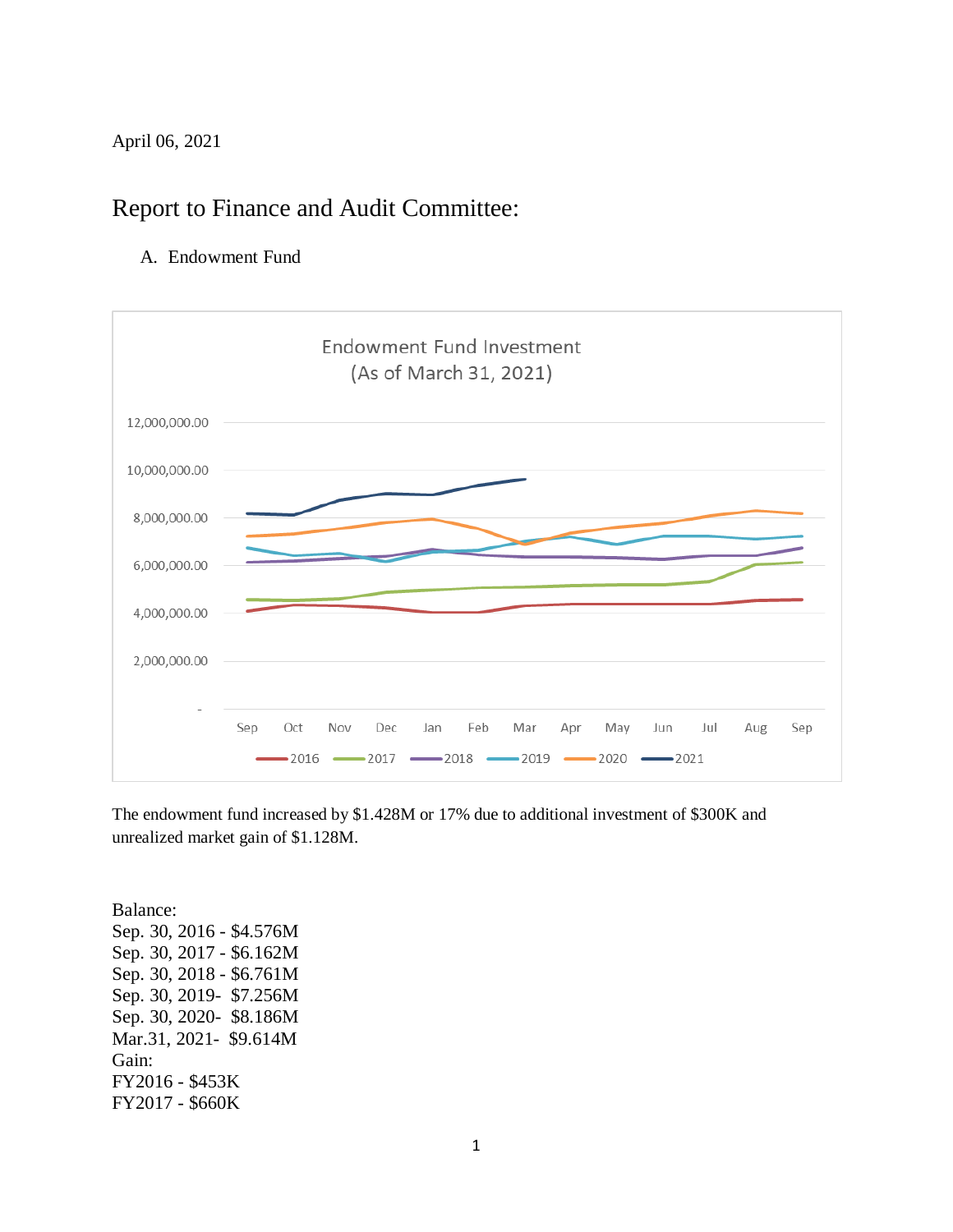FY2018 - \$305K FY2019- \$495K FY2020- \$930K FY2021- \$1.428M

## B. Cash Reserve



The cash reserved fund increased by \$182K or 5% due to unrealized market gain.

Balance: Sep. 30, 2016 - \$2.875M Sep. 30, 2017 - \$3.038M Sep. 30, 2018- \$3.062M Sep. 30, 2019- \$3.235M Sep. 30, 2020- \$3.396M Mar. 31, 2021- \$3.579M Gain FY2016 - \$63K

FY2017 - \$163K FY2018 - \$62K FY2019- \$135K FY2020- \$161K FY2021- \$182K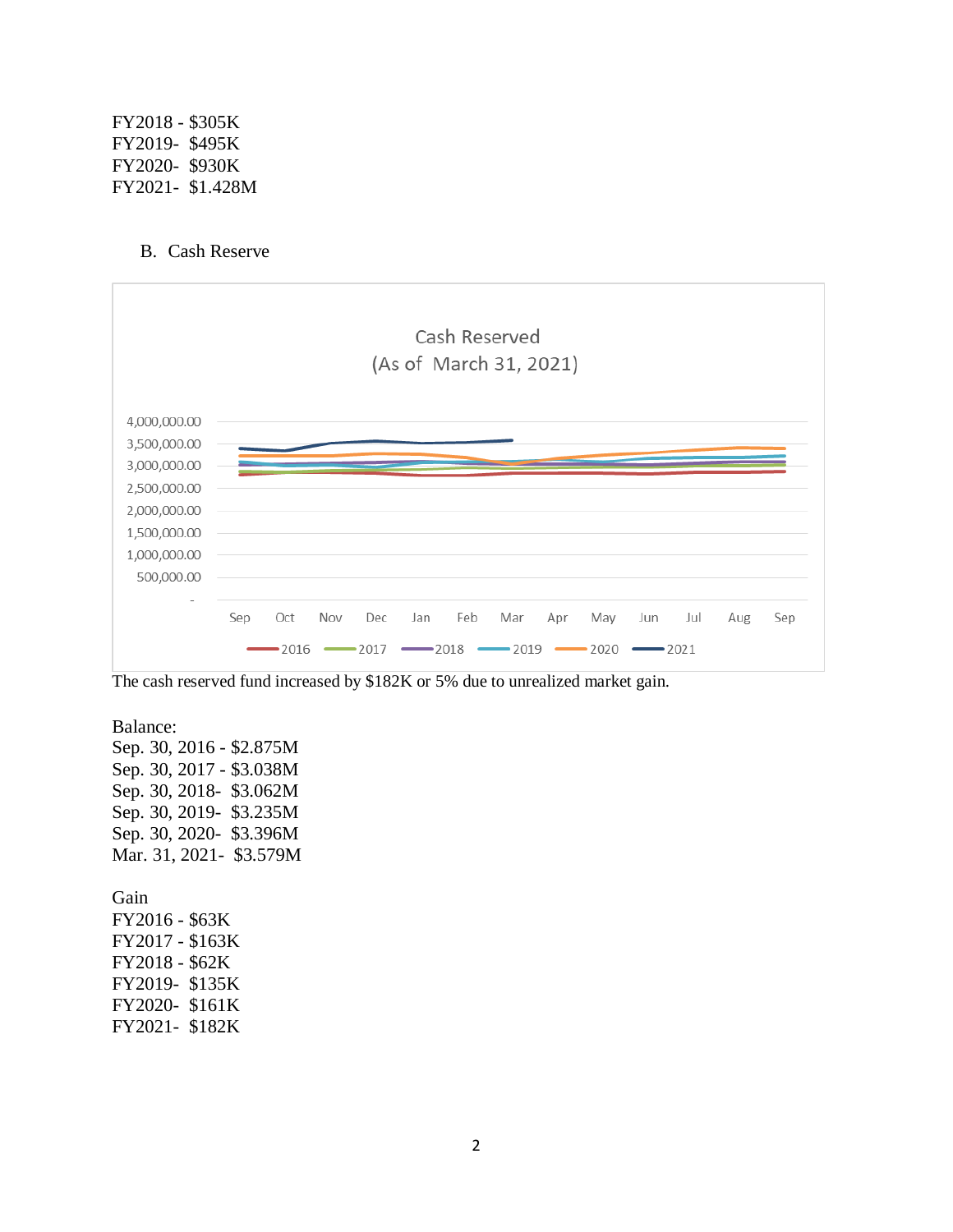## C. Total Investment



The total investment increased by \$1.610M or 14% due to additional investment of \$300K and unrealized market gain of \$1.310M.

Balance: Sep. 30, 2015 – \$6.935M Sep. 30, 2016 - \$7.451M Sep. 30, 2017 – \$9.200M Sep. 30, 2018 - \$9.861M Sep. 30, 2019 - \$10.491M Sep. 30, 2020- \$11.582M Mar. 31, 2021- \$13.192M

Gain: FY2016 - \$516K FY2017 - \$824K FY2018 - \$661K FY2019 - \$630K FY2020- \$1.091M FY2021- \$1.610M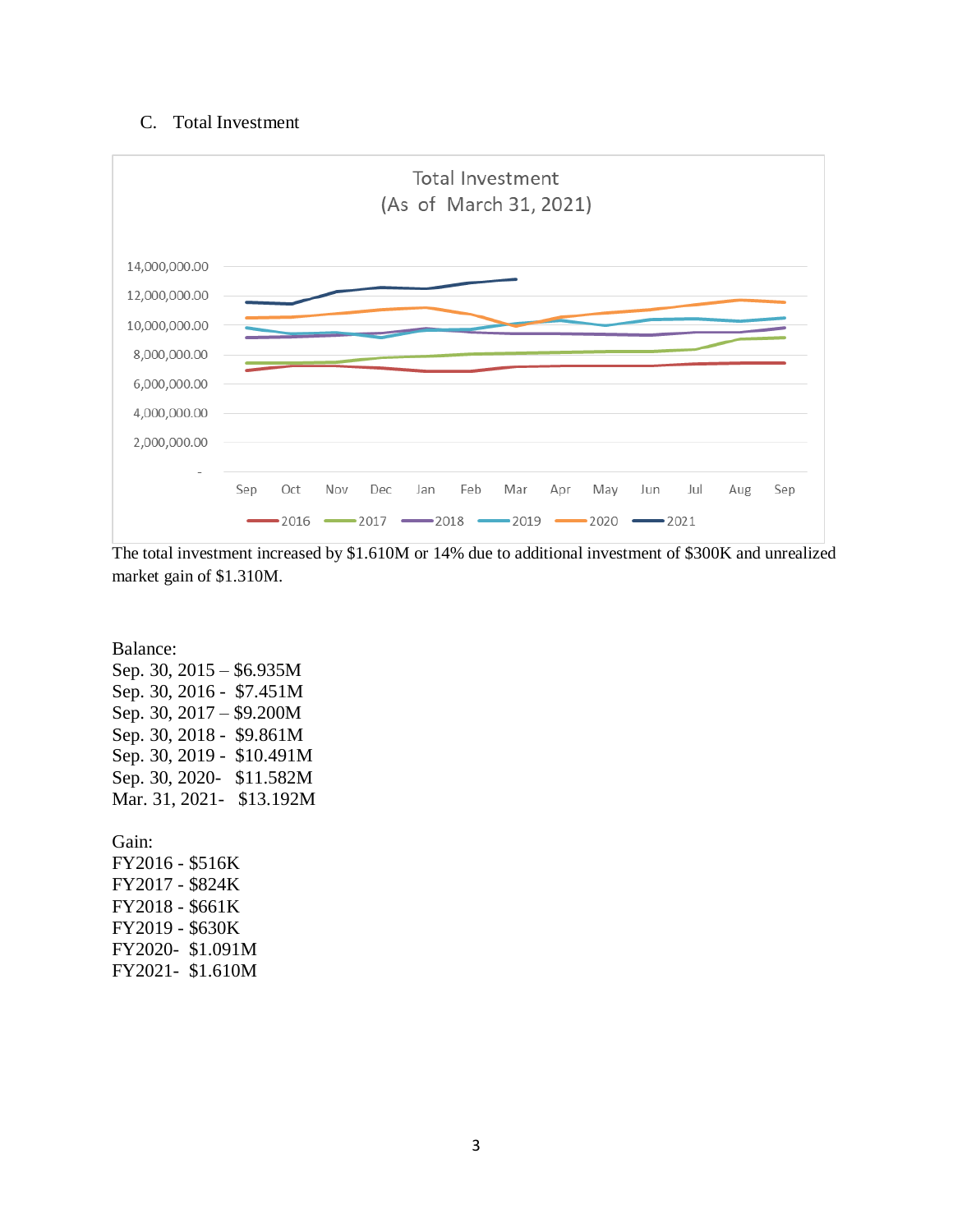## D. Budget Balance



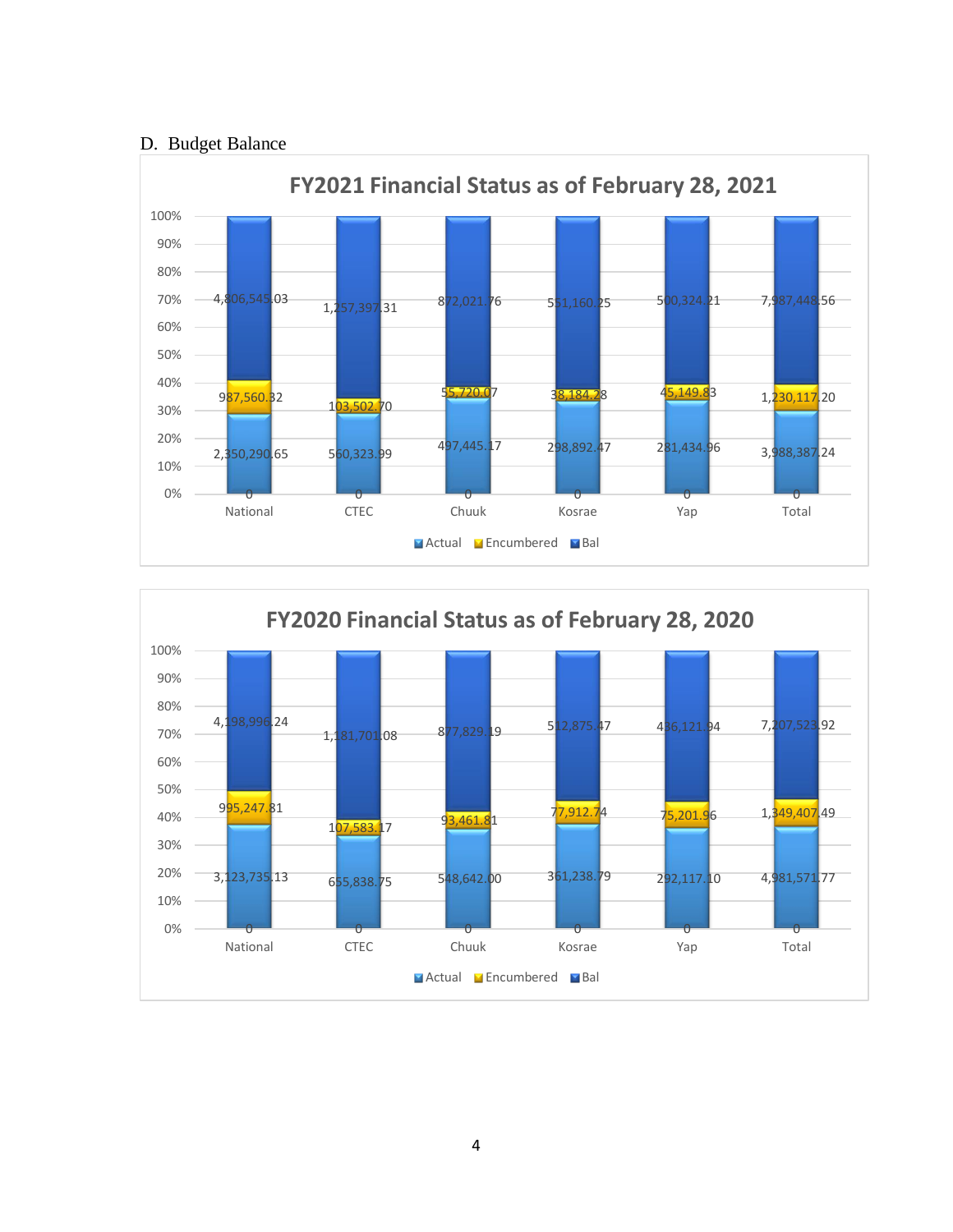| Summary: |               |               |               |                  |                |  |  |  |
|----------|---------------|---------------|---------------|------------------|----------------|--|--|--|
|          |               |               |               | Total            |                |  |  |  |
| FY       | <b>Budget</b> | Actual        | Encumbered    | Expenditures     | <b>Balance</b> |  |  |  |
|          |               |               |               |                  |                |  |  |  |
| 2021     | 13,205,953.00 | 3,988,387.24  | 1,230,117.20  | 5,218,504.44     | 7,987,448.56   |  |  |  |
|          |               |               |               |                  |                |  |  |  |
| 2020     | 13,538,503.18 | 4,981,571.77  | 1,349,407.49  | 6,330,979.26     | 7,207,523.92   |  |  |  |
|          |               |               |               |                  |                |  |  |  |
| Diff     | (332, 550.18) | (993, 184.53) | (119, 290.29) | (1, 112, 474.82) | 779,924.64     |  |  |  |
|          | $-2%$         | $-20%$        | -9%           | -18%             | 11%            |  |  |  |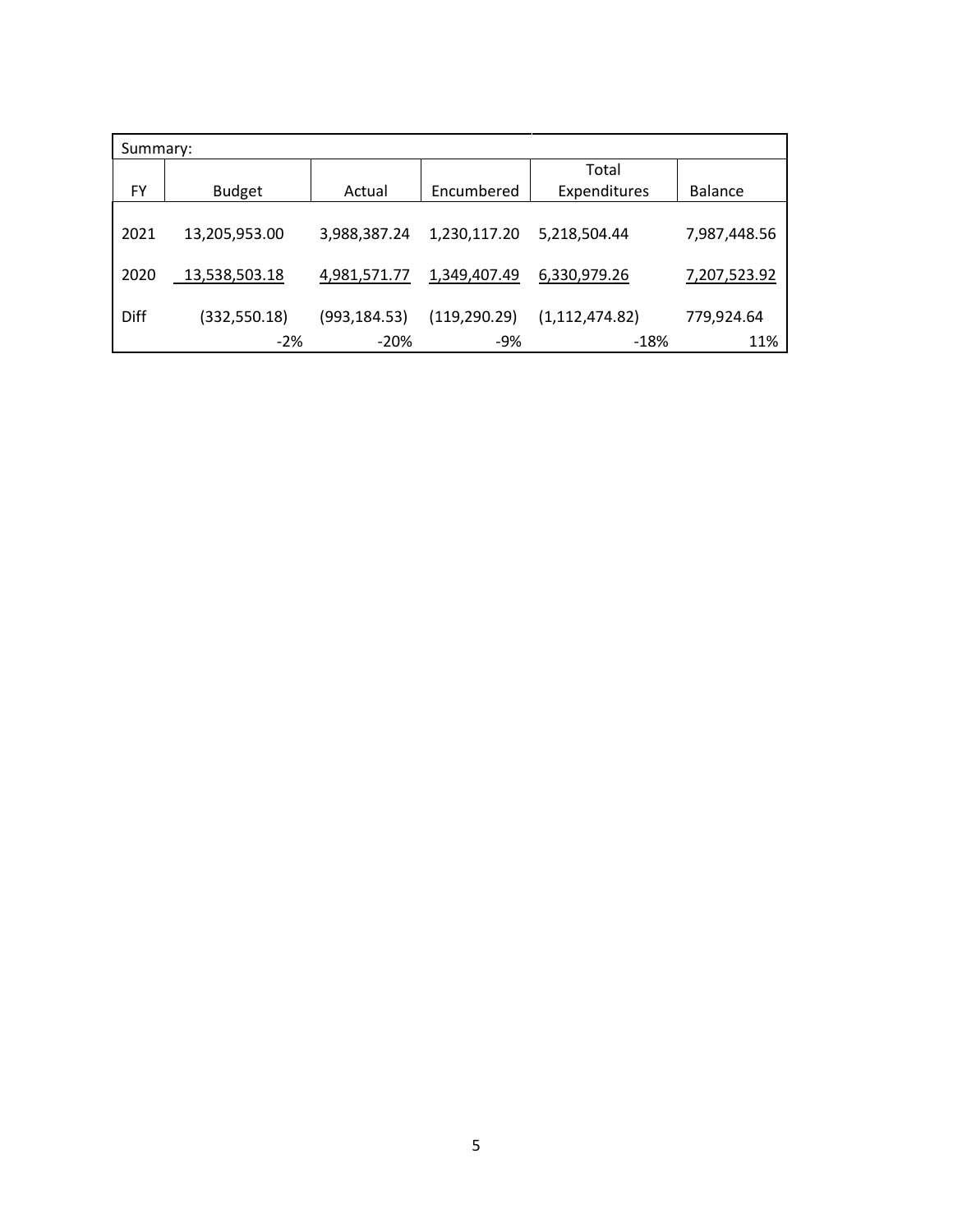|                                     |                                    |    |           | FY2021 Financial Position as of February 28, 2021 |                              |                |                   |
|-------------------------------------|------------------------------------|----|-----------|---------------------------------------------------|------------------------------|----------------|-------------------|
|                                     |                                    |    |           |                                                   |                              |                |                   |
| Revenue:                            |                                    |    |           |                                                   |                              |                |                   |
|                                     | Fall 2020(October-December 2020)   |    |           |                                                   |                              |                | \$1,659,659.10    |
|                                     |                                    |    |           | Spring 2021                                       | Summer 2021                  | Fall 2021      |                   |
| Tuition                             |                                    |    |           | \$2,139,655.50                                    |                              |                |                   |
| Reg. Fee                            |                                    |    | \$        | 21,490.00                                         |                              |                |                   |
|                                     | <b>Health Fee</b>                  |    | \$        | 20,964.00                                         |                              |                |                   |
|                                     | Facility Fee (full time)           |    | \$        | 196,160.00                                        |                              |                |                   |
| Facility Fee (part time)            |                                    | \$ | 29,092.00 |                                                   |                              |                |                   |
| <b>Student Activity Fee</b>         |                                    |    |           | 0                                                 |                              |                |                   |
|                                     |                                    |    |           | 2,407,361.50                                      | $\qquad \qquad \blacksquare$ |                | 2,407,361.50      |
|                                     |                                    |    |           |                                                   |                              |                |                   |
|                                     | Govt. Support (\$3.8M)             |    |           |                                                   |                              |                |                   |
| 1st Qtr                             |                                    |    |           |                                                   |                              |                | 1,126,651.04      |
|                                     |                                    |    |           |                                                   |                              |                |                   |
| <b>Total Revenue</b>                |                                    |    |           |                                                   |                              |                | 5,193,671.64      |
|                                     |                                    |    |           |                                                   |                              |                |                   |
| Less Expenses:                      |                                    |    | Actual    |                                                   | Encumbrance                  | <b>Balance</b> |                   |
| Oct. 2020 - Feb 2021                |                                    |    |           | 3,988,387.24                                      | 1,230,117.20                 | 7,987,448.56   |                   |
|                                     | March 2021                         |    |           |                                                   |                              |                |                   |
| Total                               |                                    |    |           | 3,988,387.24                                      | 1,230,117.20                 | 7,987,448.56   | 13,205,953.00     |
|                                     |                                    |    |           |                                                   |                              |                |                   |
| Balance As of Feb. 28, 2021         |                                    |    |           |                                                   |                              | (8,012,281.36) |                   |
|                                     | Non-cash Transaction:              |    |           |                                                   |                              |                |                   |
| Depreciation                        |                                    |    |           |                                                   |                              | 1,000,000.00   |                   |
| Bad-debts                           |                                    |    |           |                                                   | 300,000.00                   | (1,300,000.00) |                   |
|                                     |                                    |    |           |                                                   |                              |                |                   |
|                                     | Funding Needed Until September 30  |    |           |                                                   |                              |                | \$ (9,312,281.36) |
| Receivable From National Govt.      |                                    |    |           |                                                   |                              |                | 2,673,348.96      |
| FY 2020 Revenue for summer and Fall |                                    |    |           |                                                   |                              |                | 3,948,312.50      |
| For budget adjustment               |                                    |    |           |                                                   |                              |                | \$ (2,690,619.90) |
|                                     |                                    |    |           |                                                   |                              |                |                   |
|                                     | Cash Position As of March 22, 2021 |    |           |                                                   |                              |                |                   |
| <b>BOG</b>                          |                                    |    |           | \$1,665,787.84                                    |                              |                |                   |
| <b>BOFSM</b>                        |                                    |    |           | 4,072,757.85                                      |                              |                |                   |
| Total Cash in Bank                  |                                    |    |           | \$5,738,545.69                                    |                              |                |                   |